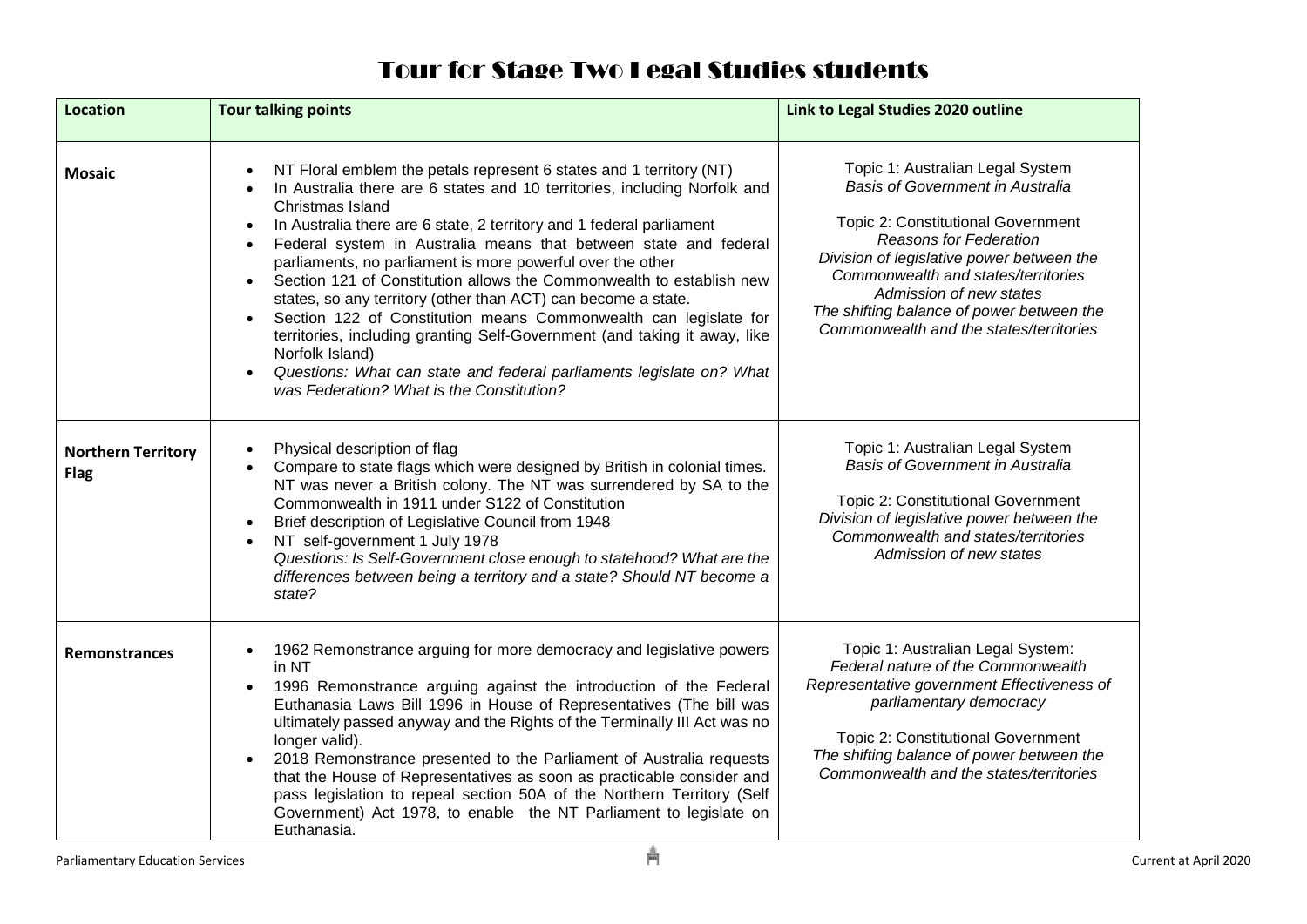| Legislative<br><b>Assembly Member</b><br><b>Portraits</b>    | Elicit from students definitions of: government, opposition, independents,<br>$\bullet$<br>examples of minor parties, coalition, hung parliament, balance of power<br>25 Members of Parliament in NT. Each member represents about 5000<br>voters. (Compare to NSW, each Member represents about 50,000<br>voters)<br>Diversity of the Assembly: Look at ratios of Women and Indigenous<br>$\bullet$<br>Members in NT<br>Questions: Are we over-governed in NT? (Consider NT has similar<br>$\bullet$<br>number of government departments and parliamentary committees to<br>administer as the states)<br>What are Ministers? What are Backbenchers? | Topic 1: Australian Legal System:<br>Responsible government<br>Effectiveness of executive government<br>Basis of Government in Australia<br>Effectiveness of parliamentary democracy<br>Topic 3: Law-making<br>Methods of supervising legislation |
|--------------------------------------------------------------|------------------------------------------------------------------------------------------------------------------------------------------------------------------------------------------------------------------------------------------------------------------------------------------------------------------------------------------------------------------------------------------------------------------------------------------------------------------------------------------------------------------------------------------------------------------------------------------------------------------------------------------------------|---------------------------------------------------------------------------------------------------------------------------------------------------------------------------------------------------------------------------------------------------|
| <b>Looking at</b><br><b>Chamber from</b><br>ceremonial doors | NT is unicameral, but Parliament House designed to accommodate<br>$\bullet$<br>second chamber, should it be required. Most other Australian parliaments<br>are bi-cameral<br>Much easier for NT government to pass its bills, much quicker to legislate<br>$\bullet$<br>Point out no resolution of deadlocks - is this a good or bad thing?<br>$\bullet$<br>Ask students: is this a responsible way of making laws? Upper house is<br>$\bullet$<br>part of the "checks and balances" inherent in the Westminster system.<br>Are there enough checks and balances in NT?                                                                              | Topic 1: Australian Legal System:<br>Responsible government<br>Effectiveness of executive government<br>Basis of Government in Australia<br>Effectiveness of parliamentary democracy<br>Topic 3: Law-making<br>Methods of supervising legislation |
| <b>Speaker's Green</b>                                       | Point out 5 levels of Parliament House. Level 5 houses offices for every<br>$\bullet$<br>NT member, but most of the flor is for the executive branch: i.e. Cabinet<br>(Ministerial suites)<br>Separation of powers is usually physical too, it is not common for minister<br>to have their suites in a Parliament House. (Originally an atrium but<br>designers later changed it to house the executive to make the building<br>more useable, and therefore justify such a grand and expensive building)<br><b>Viewing Government House</b><br>$\bullet$<br>Questions: What is this building? Who lives there? What is there role?                   | Topic 1: Australian Legal System<br>Separation of Powers Constitutional monarchy<br><b>Topic 2: Constitutional Government</b><br>British Monarch as head of state in a<br>Constitutional monarchy                                                 |
| <b>Level 3 Mezzanine</b>                                     | Ngarra Law painting - Yolngu elder and artist, James Gaykamangu<br>produced two paintings (Parliament and the Supreme Court) telling the<br>story of honey -bee dreaming, which describes their system of customary<br>law. The artist wanted all to be reminded that customary law has existed<br>for thousands of years, and is still present in the NT                                                                                                                                                                                                                                                                                            | Topic 1: Australian legal System:<br>Understanding there is a legal heritage that<br>includescustomary law                                                                                                                                        |